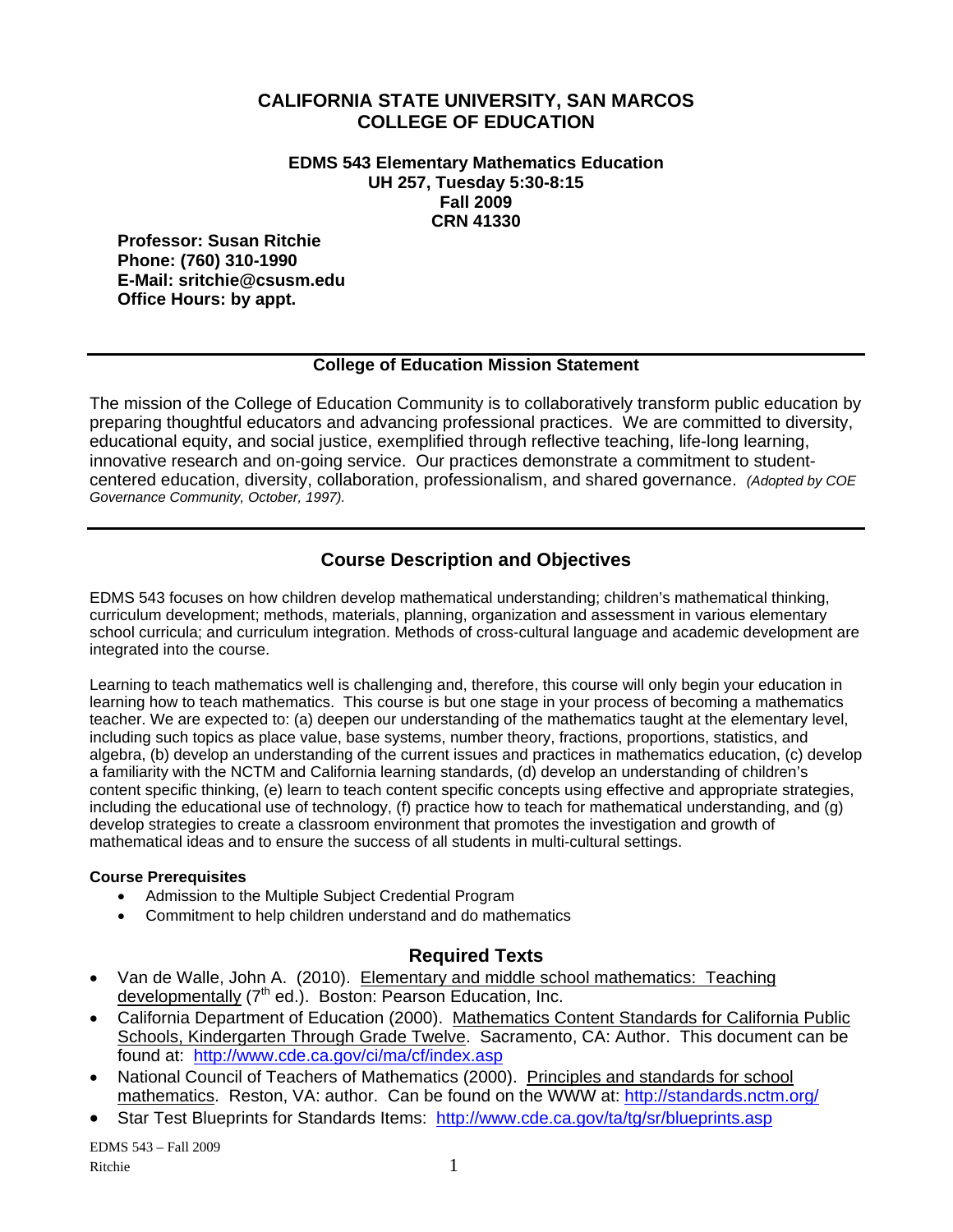#### **Authorization to Teach English Learners**

This credential program has been specifically designed to prepare teachers for the diversity of languages often encountered in California public school classrooms. The authorization to teach English learners is met through the infusion of content and experiences within the credential program, as well as additional coursework. Students successfully completing this program receive a credential with authorization to teach English learners.

*(Approved by CCTC in SB 2042 Program Standards, August 02)* 

#### **STUDENT LEARNING OUTCOMES**

#### **Teacher Performance Expectation (TPE) Competencies**

The course objectives, assignments, and assessments have been aligned with the CTC standards for Multiple Subject Credential. This course is designed to help teachers seeking a California teaching credential to develop the skills, knowledge, and attitudes necessary to assist schools and district in implementing effective programs for all students. The successful candidate will be able to merge theory and practice in order to realize a comprehensive and extensive educational program for all students. You will be required to formally address the following TPEs in this course:

TPE 1A, TPE 2

## **California Teacher Performance Assessment (CalTPA)**

Beginning July 1, 2008 all California credential candidates must successfully complete a stateapproved system of teacher performance assessment (TPA), to be embedded in the credential program of preparation. At CSUSM this assessment system is called the CalTPA or the TPA for short.

To assist your successful completion of the TPA a series of informational seminars are offered over the course of the program. TPA related questions and logistical concerns are to be addressed during the seminars. Your attendance to TPA seminars will greatly contribute to your success on the assessment.

Additionally, COE classes use common pedagogical language, lesson plans (lesson designs), and unit plans (unit designs) in order to support and ensure your success on the TPA and more importantly in your credential program.

The CalTPA Candidate Handbook, TPA seminar schedule, and other TPA support materials can be found on the COE website provided at the website provided: http://www.csusm.edu/coe/CalTPA/ProgramMaterialsTPA.html

#### **College of Education Attendance Policy**

Due to the dynamic and interactive nature of courses in the College of Education, all students are expected to attend all classes and participate actively. At a minimum, students must attend more than 80% of class time, or s/he may not receive a passing grade for the course at the discretion of the instructor. Individual instructors may adopt more stringent attendance requirements. Should the student have extenuating circumstances, s/he should contact the instructor as soon as possible. *(Adopted by the COE Governance Community, December, 1997).* 

**For every absence you will lose 5 points. You are able to earn extra credit for one absence. If you miss two class sessions or are late (or leave early) more than three sessions, you cannot receive a grade of "A".** Should you have extenuating circumstances, contact the instructor as soon as possible. Please discuss with me any extenuating circumstances that will cause you to miss class prior to your absence. Attendance will be taken at each class session. Furthermore, grades on assignments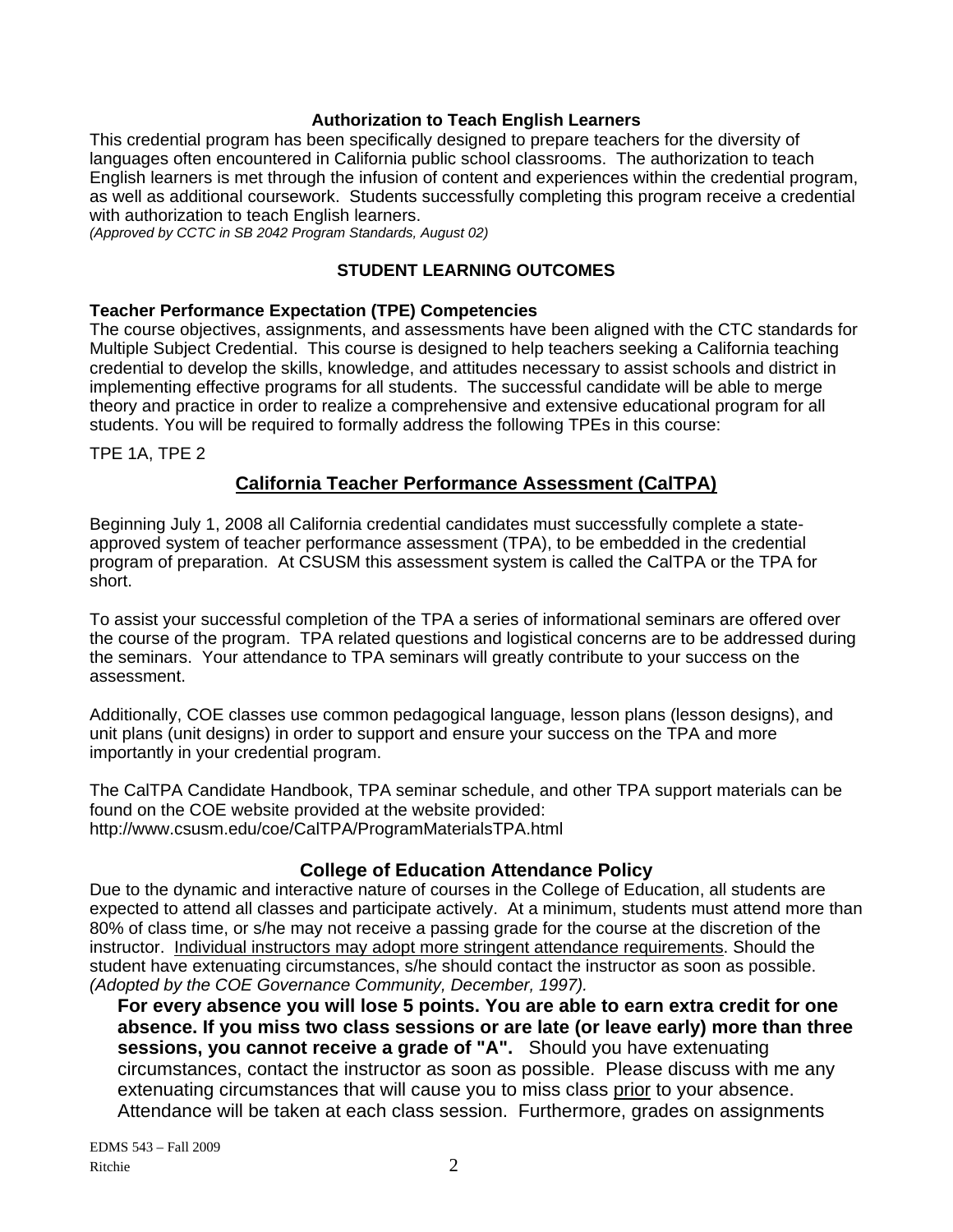turned in late will be lowered unless **prior arrangements** have been made with the instructor.

# **Students with Disabilities Requiring Reasonable Accommodations**

Students with disabilities who require reasonable accommodations must be approved for services by providing appropriate and recent documentation to the Office of Disable Student Services (DSS). This office is located in Craven Hall 5205, and can be contacted by phone at (760) 750-4905, or TTY (760) 750-4909. Students authorized by DSS to receive reasonable accommodations should meet with their instructor during office hours or, in order to ensure confidentiality, in a more private setting.

# **Course Requirements**

**Reading Reflections** Each week students will reflect on the assigned readings, your tutoring or observations and be prepared to discuss them.

**See syllabus for dates of assigned chapter reflections which are turned into WebCT**. These reflections should clearly articulate your thoughts **on the chapter's** and discuss how you might **specifically apply** what you learned from the reading as a teacher in the classroom. Web CT will be used for the purpose of written reflections and discussion. You will be posting these for the assigned dates as well as the dates for the chapters you are conducting your interviews on. This will be explained in class. (15 points)

**Opening or Transitional Math Activity**- You and a partner will teach a short 5-10 minute math lesson as an "opening" activity or an activity used as a transition. You will sign up for a specific class session. (10 points)

**Student Interviews** - You will conduct a series of two different student interviews based on questions provided in class. For each interview, you will pose mathematical problems to any one student at a predetermined grade level. The purpose is to get you to begin thinking about students' mathematical understanding, to learn how to effectively pose questions and interpret the meaning of students' answers, and to provide you with an opportunity to interact with students. (20 points)

**Mathematical Resources & Lesson** – Working in small groups or partners, your team will first compile 10 resources each on a predetermined mathematical topic (10 points). Each pair of students will design a lesson (with a COE Lesson Plan) that you will teach on a Family Math Night(30 Points). The purpose of this activity is to help you learn how to design effective mathematical activities, to provide you with an opportunity to begin compiling mathematical resources, and to provide an opportunity for you to practice teaching mathematics. (40 points total)

**Participation & Professionalism** - This course is designed for active learning during class sessions. In order for this course to succeed for individuals and the group, students must come to class prepared to discuss assigned readings/topics and to participate in class activities. (15 points) **For every absence you will lose 5 points. You are able to earn extra credit for one absence.** 

## **Extra Credit (5 points): Extra Interview**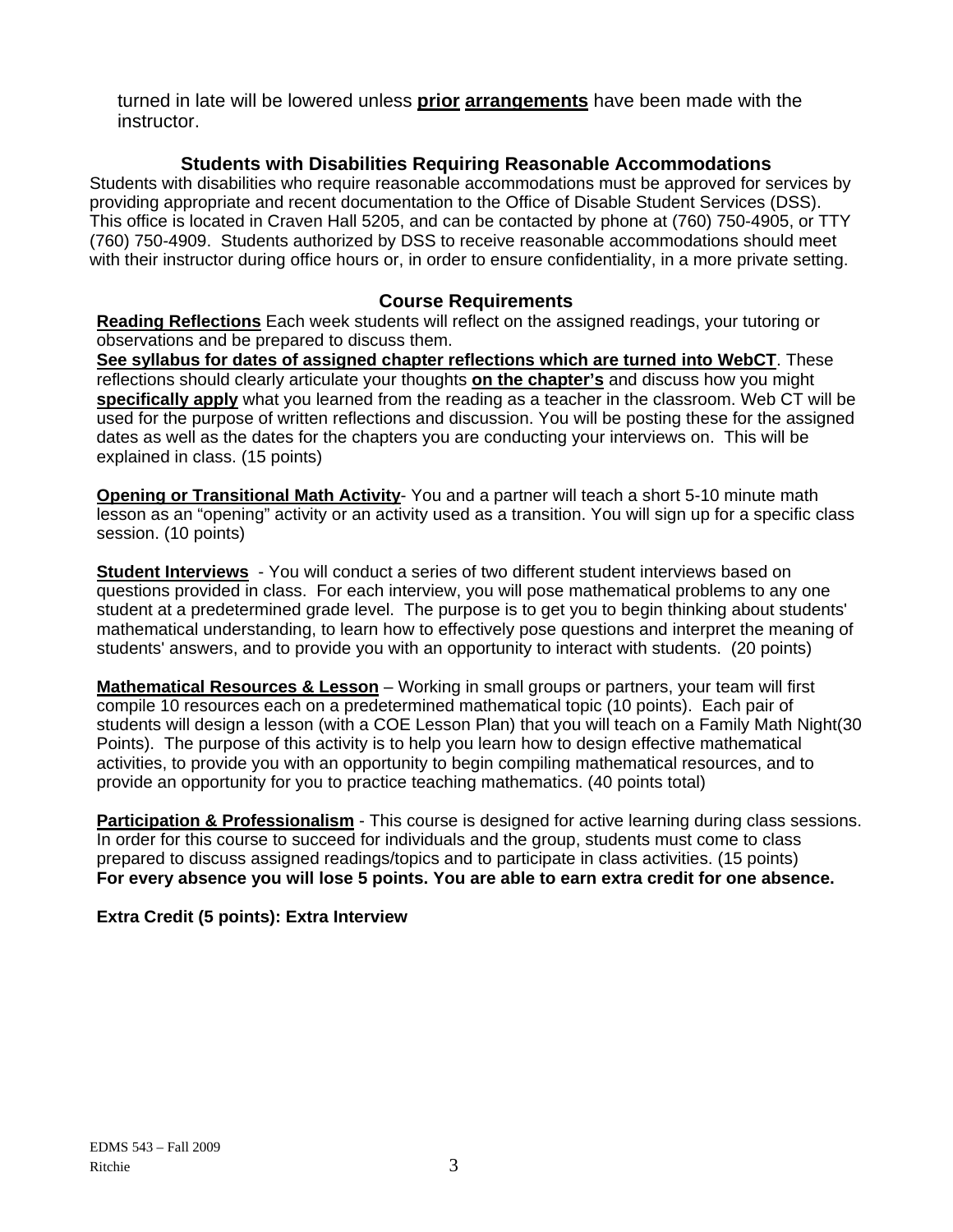# **Grading Standards**

Grades will be based on the following grading scale:

| A  | $93 - 100\%$ |
|----|--------------|
| А- | $90 - 92%$   |
| B+ | $88 - 89%$   |
| B. | $83 - 87%$   |
| B- | $80 - 82%$   |
| C+ | $78 - 79%$   |
| C. | $73 - 77%$   |
| C- | $70 - 72%$   |

#### **All University Writing Requirement**

The CSUSM writing requirement of 2500 words is met through the completion of course assignments. Therefore, all writing will be looked at for content, organization, grammar, spelling, and format.

#### **CSUSM Academic Honesty Policy**

"Students will be expected to adhere to standards of academic honesty and integrity, as outlined in the Student Academic Honesty Policy. All written work and oral presentation assignments must be original work. All ideas/materials that are borrowed from other sources must have appropriate references to the original sources. Any quoted material should give credit to the source and be punctuated with quotation marks.

Students are responsible for honest completion of their work including examinations. There will be no tolerance for infractions. If you believe there has been an infraction by someone in the class, please bring it to the instructor's attention. The instructor reserves the right to discipline any student for academic dishonesty in accordance with the general rules and regulations of the university. Disciplinary action may include the lowering of grades and/or the assignment of a failing grade for an exam, assignment, or the class as a whole."

Incidents of Academic Dishonesty will be reported to the Dean of Students. Sanctions at the University level may include suspension or expulsion from the University.

#### **Plagiarism:**

As an educator, it is expected that each student will do his/her own work, and contribute equally to group projects and processes. Plagiarism or cheating is unacceptable under any circumstances. If you are in doubt about whether your work is paraphrased or plagiarized see the Plagiarism Prevention for Students website http://library.csusm.edu/plagiarism/index.html. If there are questions about academic honesty, please consult the University catalog.

#### **USE of TECHNOLOGY**

Students are expected to demonstrate competency in the use of various forms of technology (i.e. word processing, electronic mail, WebCT6, use of the Internet, and/or multimedia presentations). Specific requirements for course assignments with regard to technology are at the discretion of the instructor. Keep a digital copy of all assignments for use in your teaching portfolio. Most assignments will be submitted online, and some will be submitted in hard copy as well. Details will be given in class.

#### **Electronic Communication Protocol:**

Electronic correspondence is a part of your professional interactions. If you need to contact the instructor, e-mail is often the easiest way to do so. It is my intention to respond to all received e-mails in a timely manner. Please be reminded that e-mail and on-line discussions are a very specific form of communication, with their own nuances and etiquette. For instance, electronic messages sent in all upper case (or lower case) letters, major typos, or slang, often communicate more than the sender originally intended. With that said, please be mindful of all e-mail and on-line discussion messages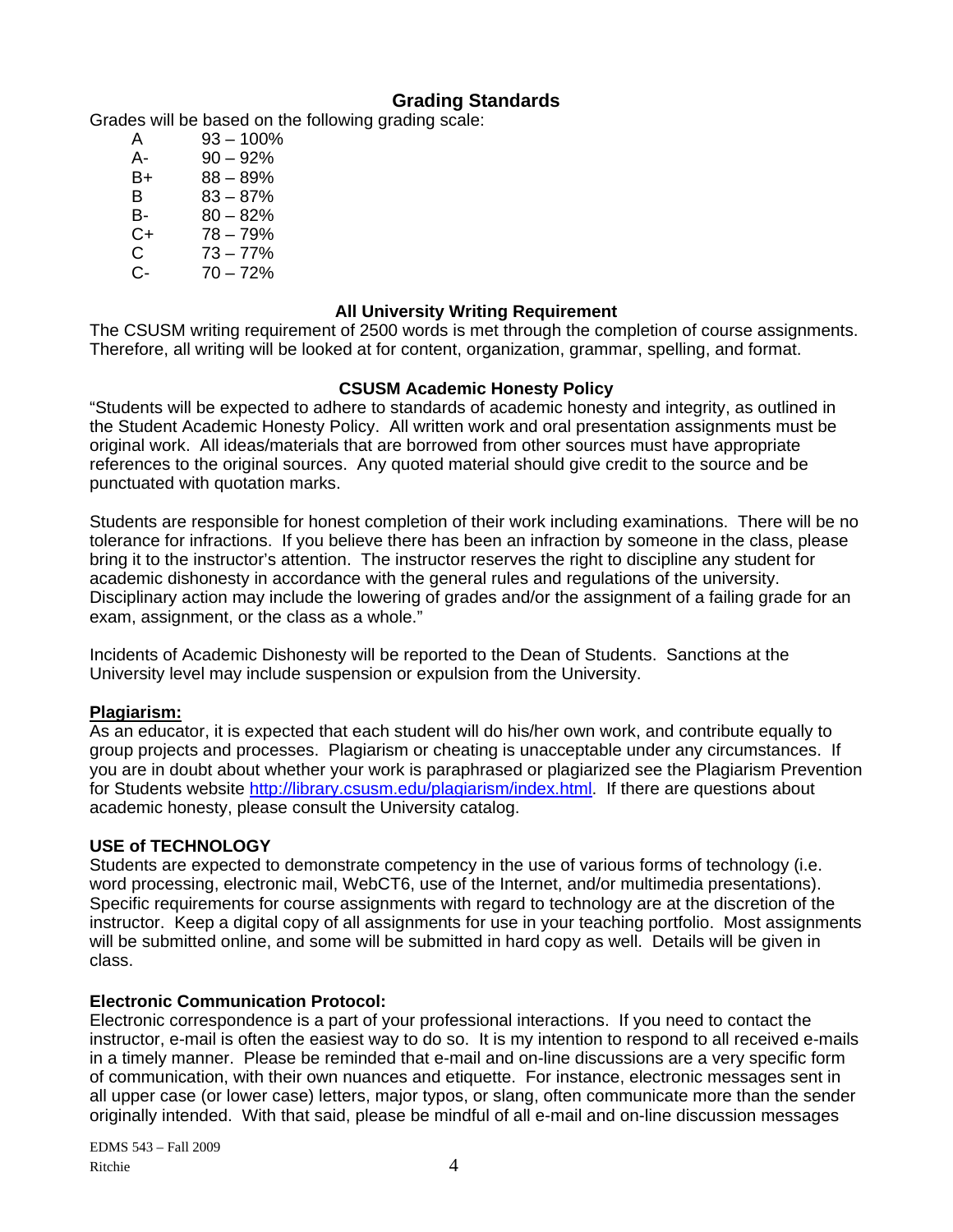you send to your colleagues, to faculty members in the College of Education, or to persons within the greater educational community. All electronic messages should be crafted with professionalism and care.

Things to consider:

- Would I say in person what this electronic message specifically says?
- How could this message be misconstrued?
- Does this message represent my highest self?
- Am I sending this electronic message to avoid a face-to-face conversation?

In addition, if there is ever a concern with an electronic message sent to you, please talk with the author in person in order to correct any confusion.

#### **Furlough**

Due to the devastating effects of current budget crisis in California, I have been furloughed nine days each semester of this academic year, representing a 9.23% reduction in both workload and compensation. A furlough is an unpaid day off on a faculty member's regularly-scheduled workday. In order to satisfy legal and ethical requirements of the California Labor Code, I am required to submit formal certification that I will not work on my furlough days. I am prohibited from teaching, conducting scholarly research, consulting with students, responding to email or voicemail, providing assignment feedback, or participating in any CSU work-related activities on my furlough days. Furlough dates vary by professor; my Fall Semester furlough dates are:

August 25; September 22; October 12 & 27; November 23 & 24 & 25; December 10 & 14.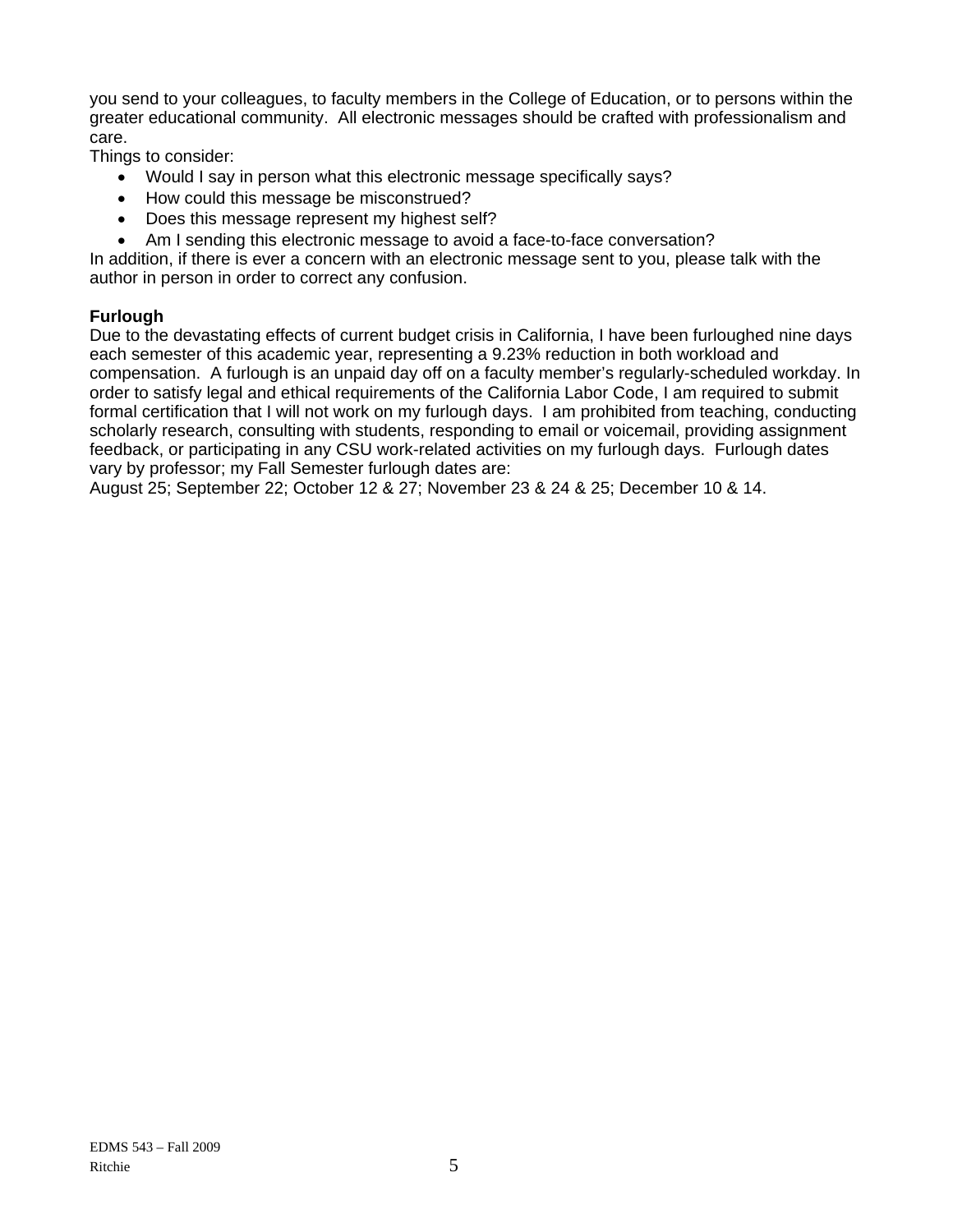| <b>Date</b>            | <b>Topic</b>                                                                            | <b>Assignment to be Completed BEFORE</b><br><b>Class Session</b>                                          |
|------------------------|-----------------------------------------------------------------------------------------|-----------------------------------------------------------------------------------------------------------|
| Session 1<br>9/1/09    | Introduction to Mathematics Education                                                   |                                                                                                           |
| Session 2<br>9/8/09    | <b>Developing Mathematical</b><br>Understanding<br><b>Problem Solving and Standards</b> | Van de Walle: chapter 2 (1 page reflection<br>-WebCT)                                                     |
| Session 3<br>9/15/09   | Lesson Study & Working Groups                                                           | Van de Walle: chapter 4 (discussion<br>reflection-WebCT)                                                  |
| Session 4<br>9/22/09   | No class- meet with groups to prepare<br>lesson presentations                           | Van de Walle: chapter 3 (discussion<br>reflection -WebCT)                                                 |
| Session 5<br>9/29/09   | <b>Assessment &amp; Conducting Student</b><br><b>Interviews</b>                         | Van de Walle: chapter 5 (discussion<br>reflection -WebCT)                                                 |
| Session 6<br>10/6/09   | <b>Instructional Practices &amp; Technology</b>                                         | Van de Walle: chapter 6 & 7 (discussion<br>reflection -WebCT)<br><b>Lesson Resources Due</b>              |
| Session 7<br>10/13/09  | <b>Number Concepts</b>                                                                  | Van de Walle: chapter 8 & 9<br>*Student Interview #1 Due<br>*Number Concepts Interview Due                |
| Session 8<br>10/20/09  | <b>Addition and Subtraction</b>                                                         | Van de Walle: chapter 10 & 11<br>*Addition/Subtraction Interview Due                                      |
| Session 9<br>10/27/09  | No class- meet with groups to finish<br>lesson plans                                    | <b>Lesson Plan Due</b>                                                                                    |
| Session 10<br>11/3/09  | Multiplication and Division                                                             | Van de Walle: chapter 12 & 13<br><b>*Multip.Interview Due</b>                                             |
| Session 11<br>11/10/09 | <b>Algebraic Thinking</b>                                                               | Van de Walle: chapter 14<br>*Algebra Interview Due                                                        |
| Session 12<br>11/17/09 | Fractions, Decimals, Percents, Ratio &<br>Proportion                                    | Van de Walle: chapters 15, 16, 17, 18<br><b>*Fraction Interview Due</b>                                   |
| Session 13<br>11/24/09 | Thanksgiving Day- no class                                                              | Van de Walle: chapter 23                                                                                  |
| Session 14<br>12/1/09  | Family Math Night at Casita                                                             | Van de Walle: chapter 19 & 20<br>*Measurement/Geometry Interview Due                                      |
| Session 15<br>12/8/09  | <b>Measurement &amp; Geometry</b><br>Data Analysis & Probability                        | Van de Walle: chapter 21 & 22<br>*Data Anal/Prob Interview Due<br><b>Final Lesson Plan Reflection Due</b> |
| Final Exam             |                                                                                         |                                                                                                           |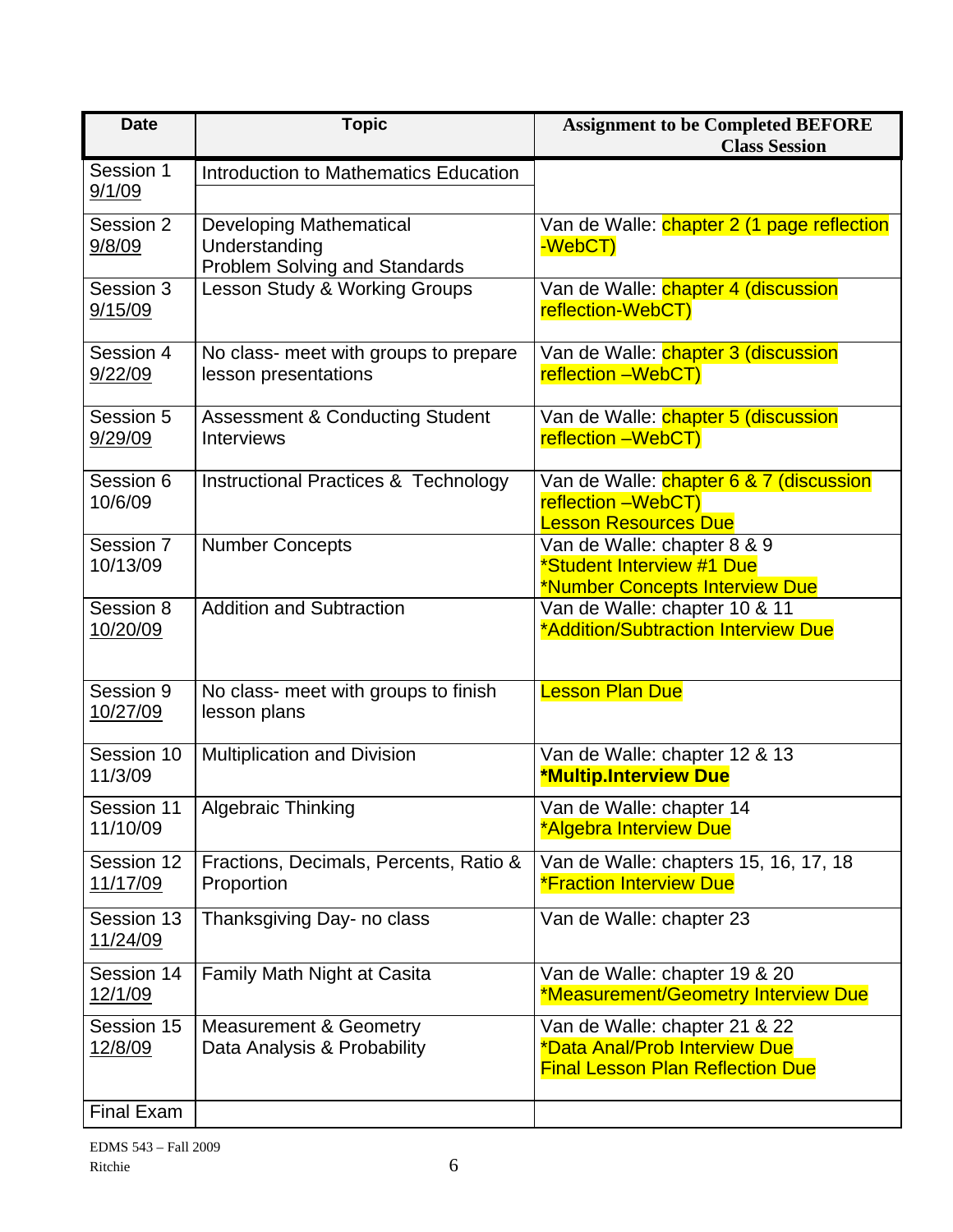## **Opening or Transitional Math Activity** EDMS 543

This activity will be completed with a partner and should involve teaching our class a math activity. This should only take 5-10 minutes. The activity can be something taught at any grade level that can be used as a transitional or opening activity prior to a daily math lesson. It can be a quick mental math activity, game or daily math introduction.

You will need to write up a short explanation of the grade level, how it can be used and how to teach the activity, as well as materials that might be needed (1 page max.). One copy will be given to me on the day you present and submit another copy on-line in WebCT (include both your name and your partner).

You will also need to write a short reflection (due 1 week after you have taught your activity). This reflection should be written after discussing with your partner: 1) how your learners were able to complete the activity (making content accessible), 2) what worked and what didn't (student engagement), 3) ) how you were able to assess their understanding. You will submit a copy on-line in WebCT. (10 points)

|                       | 1 pt.             | 3 pt.               | 4 pt.            | 5 pt.            |
|-----------------------|-------------------|---------------------|------------------|------------------|
|                       | <b>Developing</b> | <b>Nearly Meets</b> | <b>Meets</b>     | <b>Exceeds</b>   |
|                       | Candidates' plan  | Candidates' plan    | Candidates' plan | Candidates' plan |
| <b>Making Content</b> | and presentation  | and presentation    | and presentation | and presentation |
| Accessible            | will demonstrate  | will demonstrate    | will demonstrate | will demonstrate |
|                       | little to no      | some                | considerable     | exceptional      |
|                       | understanding in  | understanding in    | understanding in | understanding in |
|                       | the use of        | the use of          | the use of       | the use of       |
|                       | pedagogical       | pedagogical         | pedagogical      | pedagogical      |
|                       | strategies that   | strategies that     | strategies that  | strategies that  |
|                       | will provide all  | will provide all    | will provide all | will provide all |
|                       | students access   | students access     | students access  | students access  |
|                       | to the            | to the              | to the           | to the           |
|                       | mathematics       | mathematics         | mathematics      | mathematics      |
|                       | curriculum        | curriculum          | curriculum       | curriculum.      |
|                       | Candidates' plan  | Candidates' plan    | Candidates' plan | Candidates' plan |
| <b>Student</b>        | and presentation  | and presentation    | and presentation | and presentation |
| Engagement            | will demonstrate  | will demonstrate    | will demonstrate | will demonstrate |
|                       | little to no      | some                | considerable     | exceptional      |
|                       | understanding in  | understanding in    | understanding in | understanding in |
|                       | the use of        | the use of          | the use of       | the use of       |
|                       | pedagogical       | pedagogical         | pedagogical      | pedagogical      |
|                       | strategies that   | strategies that     | strategies that  | strategies that  |
|                       | will engage all   | will engage all     | will engage all  | will engage all  |
|                       | students in the   | students in the     | students in the  | students in the  |
|                       | mathematics       | mathematics         | mathematics      | mathematics      |
|                       | curriculum        | curriculum          | curriculum       | curriculum       |

# **Opening or Transitional Math Activity Assignment**

EDMS 543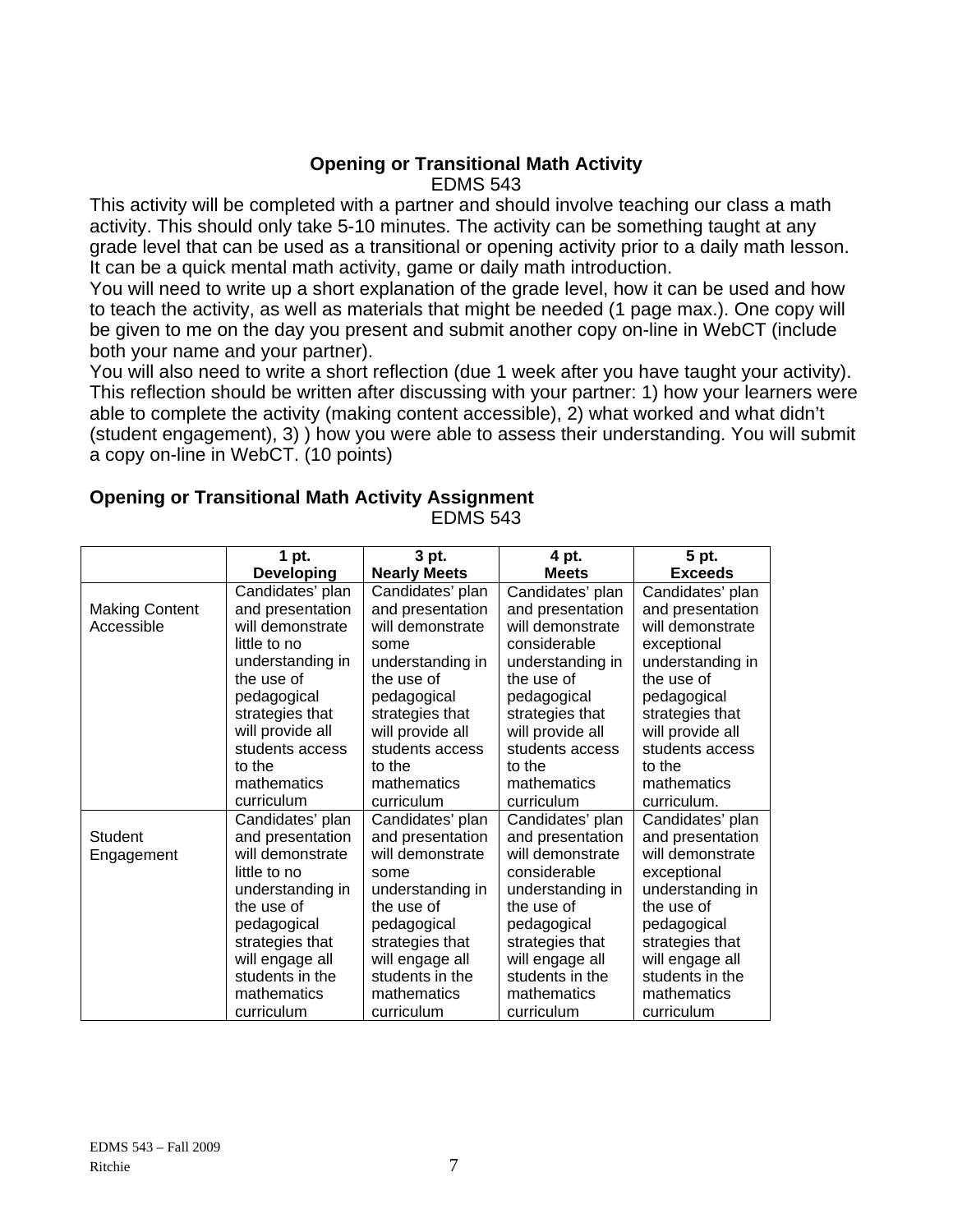# **STUDENT INTERVIEW GUIDELINES**

## EDMS 543

Student interviews are designed to provide students with opportunities to focus on a single child's thinking about mathematics. It will also help students to improve their use of inquiry for assessment purposes and to better understand elementary level students with different understandings.

You will interview one child for each content interview (make sure to look at the appropriate grade level for each interview) and write up your evaluation of the student (please also submit the child's written work attached to your paper). You will conduct 2 different interviews. Questions are provided in WebCT6. . (You will also post a discussion reflection on the chapters related to your interview topic)

#### **Prior to the interview**

- You should arrange with a teacher (or parent of a child you know) to interview one child for 20-30 minutes in a quiet place outside the classroom, if possible.
- Provide the teacher with some understanding of what the interview will contain and see if he/she has any thoughts about how this child will do on the assessment.
- Develop a list of questions you may want to use if the child is not forthcoming with a response. For example, if the child says "I just knew it", you might respond with "What did you think about first?" or "If you were helping a friend, how would you explain what you did?"

## **During the interview**

Work with the child individually. Begin the interview by informing the child that you will be giving him/her a series of math problems to solve and that you are interested in his/her thinking process and in the strategies s/he uses to solve these problems. Inform the child that s/he can solve the problems in any way s/he wants. Please remind the child that the interview is voluntary and that s/he can end the interview at any time (if a student does end early then please find another willing student). Do everything you can to help make the child comfortable.

Orally provide the child with each problem, posing them one at a time, you received from class and provide him/her with sufficient time to complete each problem. You may also want to provide the child with a written copy of each problem and/or manipulatives.

After the child answers each problem you should ask a variety of questions that will help you to better understand the child's thinking and to assess his/her mathematical understanding. **You will want to note the questions you ask and the child's responses** and it may be necessary to ask the child to wait while you are writing -- it is OK to ask the child to wait. **You should not tape-record/video-tape the interview without parental permission**.

## **During the interview, be sure to consider the following:**

The best thing you can be is genuinely curious. Remember the point of the interview is to discover how the child thinks -- *NOT* to guide the child to the correct answer (try to fight the urge to be "teacher").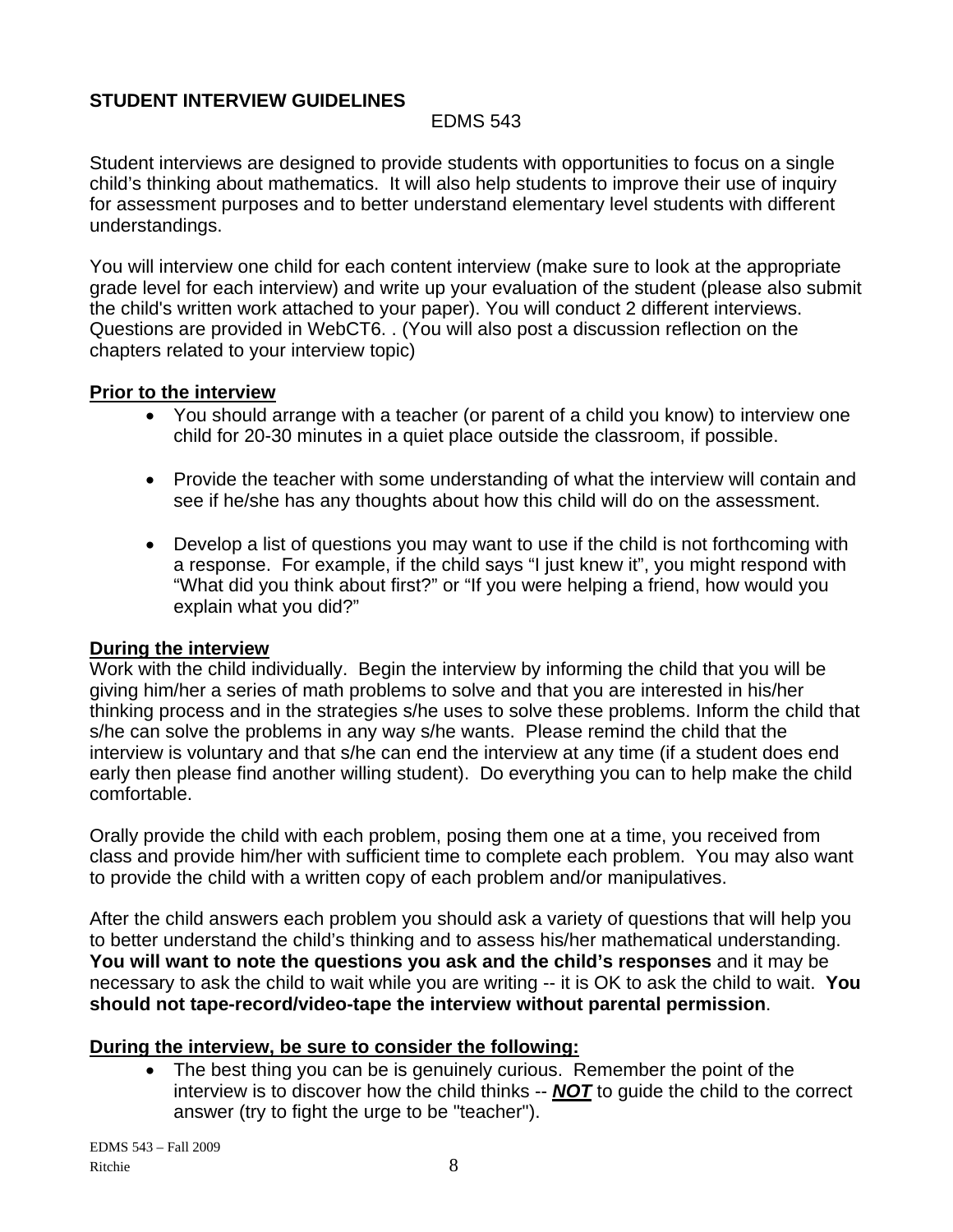- Offer manipulatives and other strategies/methods to support the student and their ability to solve the problems and demonstrate their thinking.
- Be careful to respond similarly to correct and incorrect answers. Be curious about all solution strategies -- not just the ones leading to incorrect solutions.
- Your primary role is to listen. Make sure you allow enough "wait time" -- children need time to think before answering.
- Make sure the child feels comfortable during the entire interview. If the child clearly cannot answer a problem, move on to the next problem. If you feel that the child is really struggling and frustrated, you may want to end the interview or give the child a problem you are fairly certain s/he can solve and then end the interview. If you cut an interview short because of student difficulty, be sure to discuss your reasoning in your write-up.

# **After the interview**

You should write no more than a two page reflection that includes a brief discussion on each of the following two points:

- What specifically did you learn about this child's mathematical understanding? Here you will want to make some claims about the mathematics your student understands or doesn't understand. I am looking for more of an explanation than just your student could or couldn't solve a particular problem.
- What specifically might you do for this child if you were his/her teacher? Here you might want to include discussions about such issues as curriculum, instructional strategies, etc.

# **Grading:**

Each interview will be worth a total of 10 points. More specifically, I will be looking for nicely written papers that clearly and specifically express what you learned about: 1) the child's mathematical understanding and 2) what you would do next for this child if you were his/her teacher (again be specific here). For example, you might recognize that this student lacks a conceptual understanding of multiplication – so as this child's teacher you might want to pose meaningful problems related to multiplication, etc.

\*NOTE: When you turn in your write-up, you should also include the child's written work (if it exists) and without the student's "actual" name listed.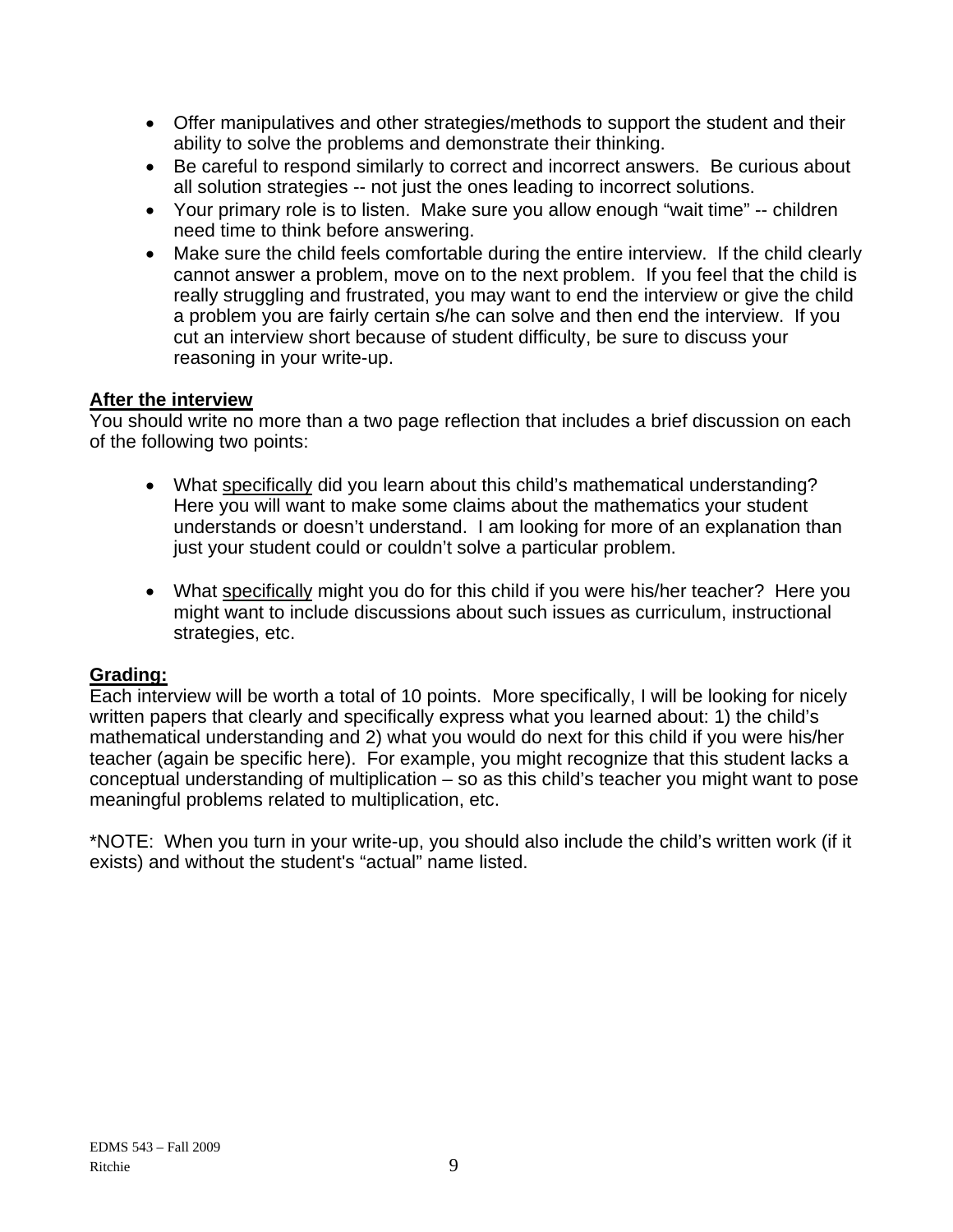#### **Student Interviews Assignment**  EDMS 543

|                                      | .5 <sub>pts</sub>                            | 1 pt.                                        | 1.5 <sub>pts</sub>                           | 2 pts                                        |
|--------------------------------------|----------------------------------------------|----------------------------------------------|----------------------------------------------|----------------------------------------------|
|                                      | <b>Developing</b>                            | <b>Nearly Meets</b>                          | <b>Meets</b>                                 | <b>Exceeds</b>                               |
|                                      | Candidate's                                  | Candidate's                                  | Candidate's                                  | Candidate's                                  |
| Subject Specific                     | assessment and                               | assessment and                               | assessment and                               | assessment and                               |
| Pedagogical                          | recommendations                              | recommendations                              | recommendations                              | recommendations                              |
| skills for MS                        | from the student                             | from the student                             | from the student                             | from the student                             |
| Teaching                             | interview                                    | interview                                    | interview                                    | interview                                    |
| Assignment                           | demonstrates little to                       | demonstrates some                            | demonstrates                                 | demonstrates                                 |
| (Teaching                            | no understanding of                          | understanding of how                         | considerable                                 | exceptional                                  |
| Mathematics in a<br>Multiple Subject | how to teach the state<br>adopted academic   | to teach the state                           | understanding of how<br>to teach the state   | understanding of how<br>to teach the state   |
| Assignment)                          | content standard in                          | adopted academic<br>content standard in      | adopted academic                             | adopted academic                             |
|                                      | mathematics                                  | mathematics                                  | content standard in                          | content standard in                          |
|                                      |                                              |                                              | mathematics                                  | mathematics                                  |
|                                      | Candidate's                                  | Candidate's                                  | Candidate's                                  | Candidate's                                  |
| Monitoring                           | assessment and                               | assessment and                               | assessment and                               | assessment and                               |
| <b>Student Learning</b>              | recommendations                              | recommendations                              | recommendations                              | recommendations                              |
| During                               | from the student                             | from the student                             | from the student                             | from the student                             |
| Instruction                          | interview                                    | interview                                    | interview                                    | interview                                    |
|                                      | demonstrates little to                       | demonstrates some                            | demonstrates                                 | demonstrates                                 |
|                                      | no understanding of                          | understanding of how                         | considerable                                 | exceptional                                  |
|                                      | how to monitor                               | to monitor student                           | understanding of how                         | understanding of how                         |
|                                      | student learning and                         | learning and how to                          | to monitor student                           | to monitor student                           |
|                                      | how to effectively<br>make use of this       | effectively make use<br>of this information  | learning and how to                          | learning and how to                          |
|                                      | information when                             | when teaching.                               | effectively make use<br>of this information  | effectively make use<br>of this information  |
|                                      | teaching.                                    |                                              | when teaching.                               | when teaching.                               |
|                                      | Candidate                                    | Candidate                                    | Candidate                                    | Candidate                                    |
| Interpretation                       | demonstrates little to                       | demonstrates some                            | demonstrates                                 | demonstrates                                 |
| and Use of                           | no understanding of                          | understanding of how                         | considerable                                 | exceptional                                  |
| Assessments                          | how to effectively                           | to effectively assess                        | understanding of how                         | understanding of how                         |
|                                      | assess students'                             | students' content                            | to effectively assess                        | to effectively assess                        |
|                                      | content knowledge                            | knowledge through                            | students' content                            | students' content                            |
|                                      | through the use of                           | the use of student                           | knowledge through                            | knowledge through                            |
|                                      | student interviews.                          | interviews.                                  | the use of student                           | the use of student                           |
|                                      |                                              |                                              | interviews.                                  | interviews.                                  |
| Developmentally                      | Candidates' will                             | Candidates" will                             | Candidates' will                             | Candidates' will                             |
| Appropriate                          | demonstrate little to                        | demonstrate some                             | demonstrate                                  | demonstrate                                  |
| Teaching<br>Practices                | no understanding in                          | understanding in the                         | considerable                                 | exceptional                                  |
|                                      | the use of<br>developmentally                | use of<br>developmentally                    | understanding in the<br>use of               | understanding in the<br>use of               |
|                                      | appropriate teaching                         | appropriate teaching                         | developmentally                              | developmentally                              |
|                                      | practices.                                   | practices.                                   | appropriate teaching                         | appropriate teaching                         |
|                                      |                                              |                                              | practices.                                   | practices.                                   |
|                                      |                                              |                                              |                                              |                                              |
|                                      | Candidate's                                  | Candidate's                                  | Candidate's                                  | Candidate's                                  |
| <b>Making Content</b>                | recommendations                              | recommendations                              | recommendations                              | recommendations                              |
| Accessible                           | from the student                             | from the student                             | from the student                             | from the student                             |
|                                      | interview                                    | interview                                    | interview                                    | interview                                    |
|                                      | demonstrates little to                       | demonstrates some                            | demonstrates                                 | demonstrates                                 |
|                                      | no understanding in                          | understanding in the                         | considerable                                 | exceptional                                  |
|                                      | the use of                                   | use of pedagogical                           | understanding in the                         | understanding in the                         |
|                                      | pedagogical                                  | strategies that will<br>provide all students | use of pedagogical                           | use of pedagogical                           |
|                                      | strategies that will<br>provide all students | access to the                                | strategies that will<br>provide all students | strategies that will<br>provide all students |
|                                      | access to the                                | mathematics                                  | access to the                                | access to the                                |
|                                      | mathematics                                  | curriculum                                   | mathematics                                  | mathematics                                  |
|                                      | curriculum                                   |                                              | curriculum                                   | curriculum                                   |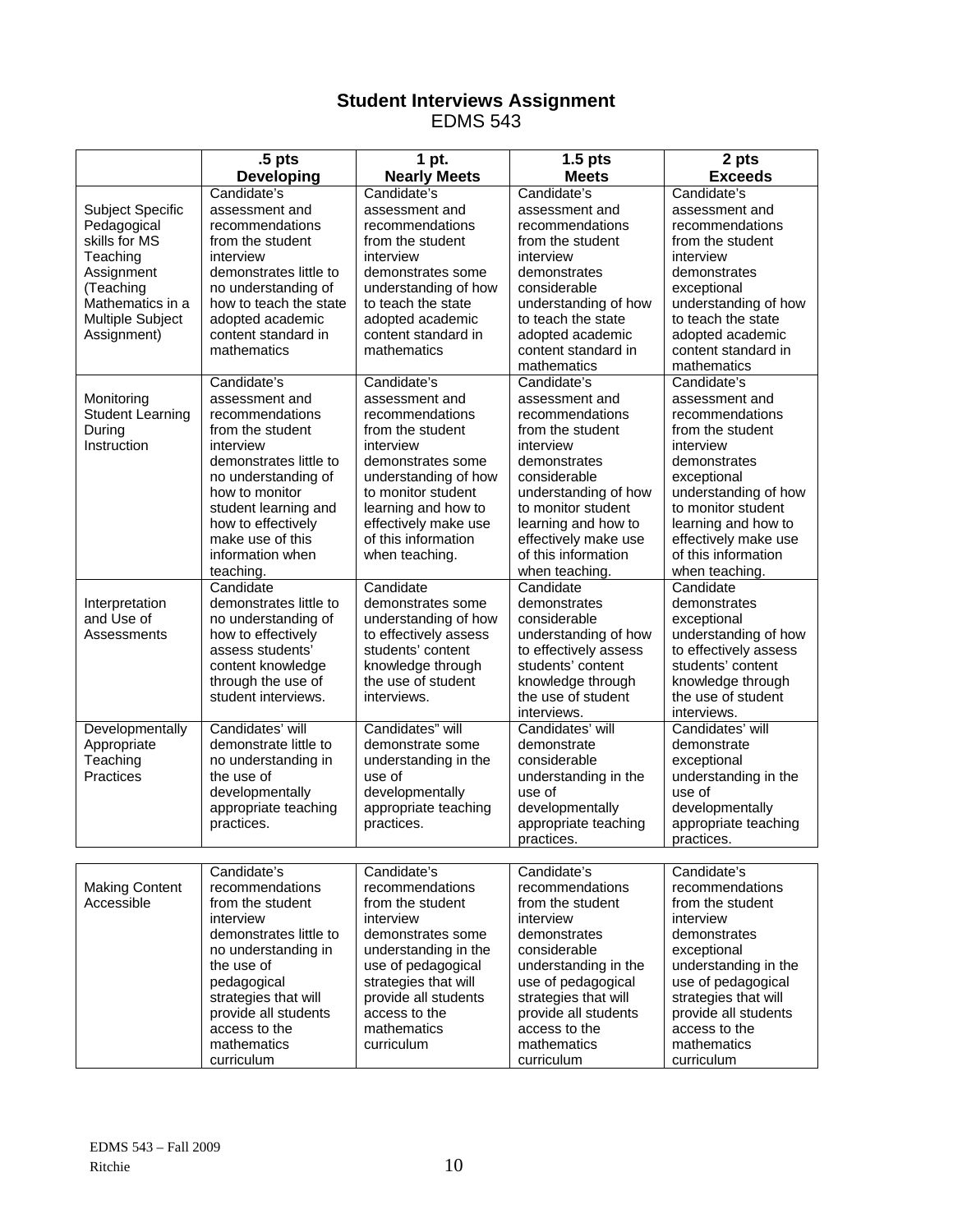#### **MATHEMATICAL RESOURCES ASSIGNMENT**  EDMS 543

In preparation for your Classroom Presentation Assignment, your "content group" will construct an Annotated List of Resources that your fellow colleagues will find helpful when teaching your mathematical topic to students. Your list should include resources that directly relate to your mathematical topic (e.g., algebra, geometry, etc.). For example, you should include such things as children's literature, teacher support materials, manipulatives, WWW locations, research articles, videos or movies, software, etc. Please include any useful information that you find when researching your topic so that your colleagues can learn from your work (but do not include duplicated pages from teacher workbooks, rather provide citations along with short descriptions of your resources). I will be looking to find wellconstructed packets of information. If you partition the workload it should not be an overwhelming task. If each group prepares a packet of materials that is filled with important resources, and we share that information in class, then you will each have a wealth of information on some of the important mathematical resources for use when you teach! A general "rule of thumb" might be for your group to try and find 5 resources in each of the areas mentioned (a minimum of 10 resources per group member). Some topics will naturally have more resources than other topics.

Your group will need to turn in one nicely prepared copy of your List of Resources. Your group should also be prepared to make a 5 minute presentation that highlights some of the resources you found (consider bringing in a few of the items that you found most helpful when planning your presentation and resources for these materials).

This project is purposefully open-ended in the hopes that you will go out and find some great resources for your mathematical topic and for your presentation. You should talk with your master teachers, use the internet, and make use of materials I provide. However, if you have any questions or challenges finding resources, please be sure to ask (I am happy to provide support…I want these to be good so they are good resources)!

## **Mathematical Lessons:**

Working in small groups or partners, students will demonstrate various methods to teach a mathematical concept. Groups of two-four will work together to prepare lessons in a given strand of the elementary math curriculum. Each member must prepare to present a lesson to children of K-5 families for a Family Math Night. A complete COE Lesson Plan including some of the methods presented needs to be turned in ( in WebCT).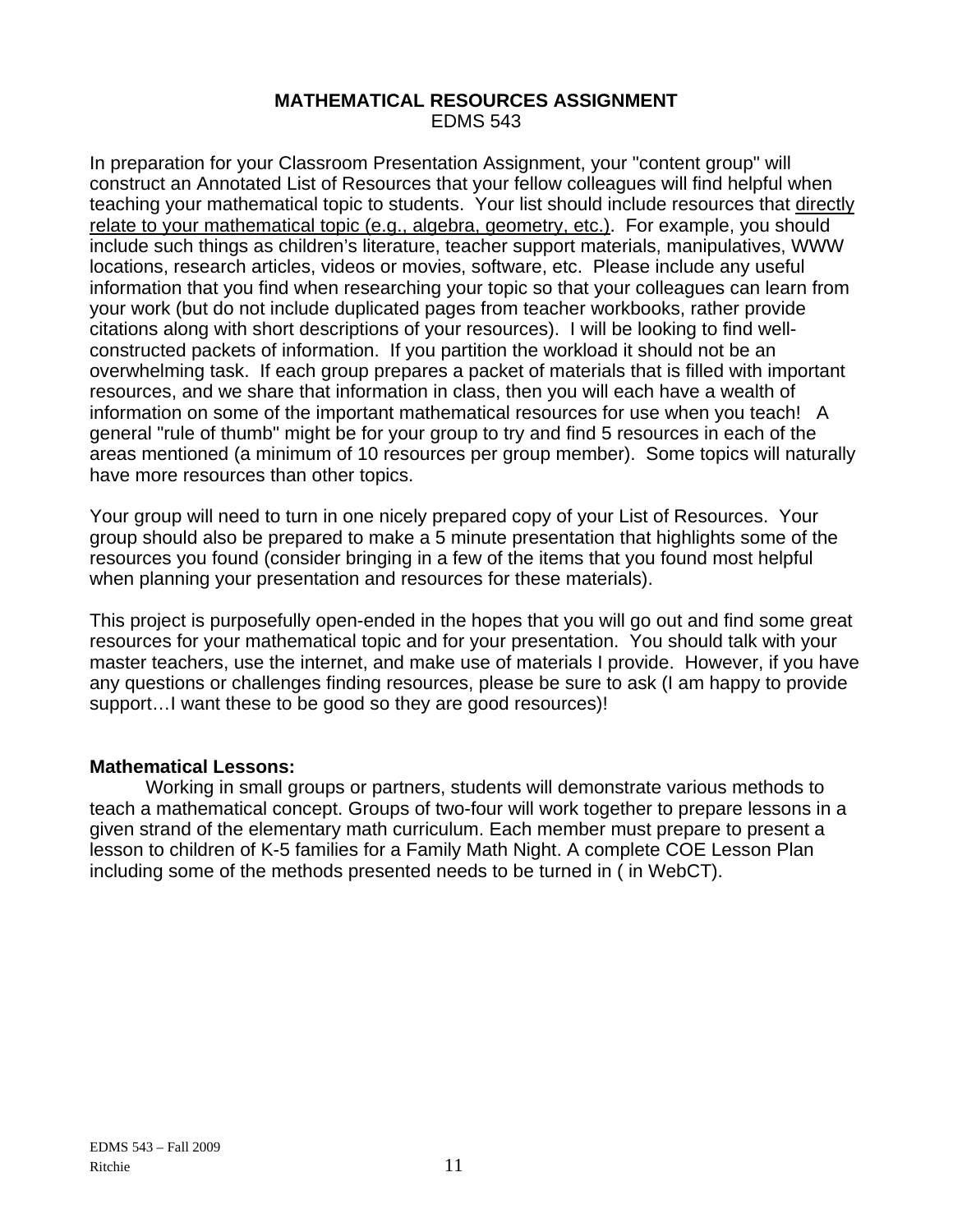# **LESSON DESIGN ASSIGNMENT GRADING RUBRIC**  EDMS 543

| <b>Design Component</b>                                                                                       | <b>Approaching</b>                                                                                           | <b>Meets</b>                                                                                                                                                                                                                             | <b>Exceeds</b>                                                                                                                                                                                            |  |  |
|---------------------------------------------------------------------------------------------------------------|--------------------------------------------------------------------------------------------------------------|------------------------------------------------------------------------------------------------------------------------------------------------------------------------------------------------------------------------------------------|-----------------------------------------------------------------------------------------------------------------------------------------------------------------------------------------------------------|--|--|
| & Criteria                                                                                                    |                                                                                                              | (includes the criteria for                                                                                                                                                                                                               | (includes the criteria for                                                                                                                                                                                |  |  |
|                                                                                                               |                                                                                                              | Approaching)                                                                                                                                                                                                                             | Approaching & Meets)                                                                                                                                                                                      |  |  |
| Part I. Elements of Learning Experience (2 points)                                                            |                                                                                                              |                                                                                                                                                                                                                                          |                                                                                                                                                                                                           |  |  |
| Title, Grade Level, &<br><b>Time</b>                                                                          | Provides a title that is<br>related to the lesson<br>activity; provides grade<br>level and time allocation   | & title addresses the math<br>concepts in the lesson;<br>appropriate grade level<br>and time allocation                                                                                                                                  | & describes where the title<br>fits within a unit plan.                                                                                                                                                   |  |  |
| <b>CA Standards and</b><br><b>Lesson-specific Learning</b><br><b>Objectives and</b><br><b>Math Concept(s)</b> | CA Standards are<br>identified and each is<br>addressed in a learning<br>objective or a set of<br>objectives | & each learning objective<br>is clearly stated in terms of<br>what students are expected<br>to know and do                                                                                                                               | & identifies which of the<br>three facets of<br>mathematics learning<br>(procedural proficiency,<br>conceptual understanding,<br>& problem solving) each<br>learning objective is<br>designed to address. |  |  |
| <b>List of materials</b>                                                                                      | Provides a list of materials<br>$\cdots$                                                                     | & the materials are<br>appropriate                                                                                                                                                                                                       | & effective materials that<br>help achieve the learning<br>objectives; if uncommon<br>materials are used.<br>describes how to obtain<br>and/or produce them.                                              |  |  |
| <b>Class Description and</b><br><b>Developmental Needs</b>                                                    | Provides the class<br>demographic information;<br>describes students' prior<br>knowledge & experience        | & includes developmental<br>needs of the students                                                                                                                                                                                        | & includes ALL groups of<br>students who present a<br>different instructional<br>challenge (ELL, Special<br>Ed, GATE, etc.) and their<br>particular learning needs.                                       |  |  |
| Part II. Assessment Plan (5 points)                                                                           |                                                                                                              |                                                                                                                                                                                                                                          |                                                                                                                                                                                                           |  |  |
| <b>Assessment Strategies</b><br>and Rubrics                                                                   | Provides assessment<br>strategies and rubrics for<br>each objective                                          | & articulates if each<br>strategy is entry-level,<br>progress monitoring or<br>summative assessment;<br>clearly describes types of<br>assessment, purpose and<br>implementation (how will<br>you know if they have met<br>the objective) | & provides multiple<br>opportunities for the<br>instructor to check for<br>understanding and clearly<br>communicates to students<br>about the expectations.                                               |  |  |
| Part III. Instructional Strategies (15 points)                                                                |                                                                                                              |                                                                                                                                                                                                                                          |                                                                                                                                                                                                           |  |  |
| <b>The Launch Phase</b><br>(Anticipatory Set and<br><b>Teaching to the</b><br>Objective)<br>5 points          | Provides an introduction<br>to the lesson                                                                    | & effective introduction<br>that motivates students,<br>challenging/interesting<br>problem(s) that orient<br>student thinking and<br>engages all learners                                                                                | & establishes expectations<br>and provides script for<br>teacher and times for each<br>activity.                                                                                                          |  |  |
| The Explore Phase<br>(Guided Practice)<br>5 points                                                            | Describes how you will<br>help students explore the<br>math concepts in the<br>lesson                        | & details the steps that<br>build students' conceptual<br>understanding (cognitively<br>demanding tasks instead of<br>merely rule-oriented drill);<br>provides hints/assists and<br>questions you might give<br>as students work         | & provides script for<br>teacher and times for each<br>activity; predicts what<br>might happen, provides<br>accommodations and<br>modifications for students<br>who may struggle.                         |  |  |